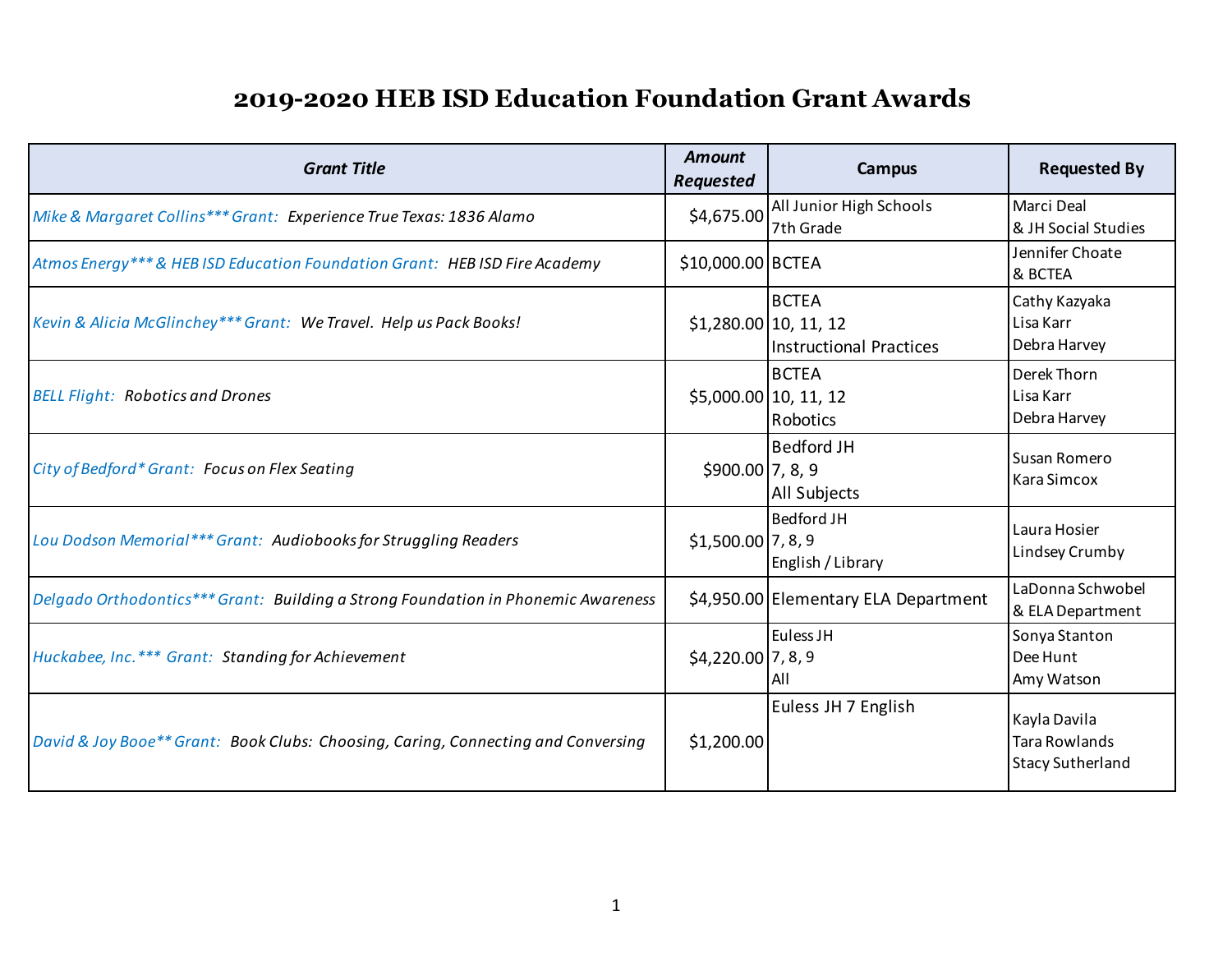| <b>Grant Title</b>                                               | <b>Amount</b><br><b>Requested</b> | <b>Campus</b>                                    | <b>Requested By</b>                                                                                                                       |
|------------------------------------------------------------------|-----------------------------------|--------------------------------------------------|-------------------------------------------------------------------------------------------------------------------------------------------|
| Pat May* Grant: A New Shift: From Intervention and Prevention    |                                   | \$4,450.00 HEB ISD Dyslexia Department           | Cyndi Riggs<br>Dawn Giles<br>Meg Hollander<br>Jana Elam<br>Jennifer Yarber<br>Doug Leb<br>Vickie Brown<br>Lauri Picker<br>Melissa Ruhland |
| NTE Mobility Partners** Grant: Lakewood Elementary Robotics Camp | $$1,755.00$ 4, 5                  | Lakewood Elementary<br>Math, Science, Technology | Aleksandra Marczyk<br>Lindsey DeLeon                                                                                                      |
| Frost Bank* Grant: Indoor Recess Engaging Activities             | $$4,200.00$ K-6                   | Lakewood Elementary<br>Math                      | <b>Emily Pryor</b>                                                                                                                        |
| Medical City North Hills* Grant: Serenity Now                    | \$3,400.00 K-6                    | Lakewood Elementary<br>Social Emotional Learning | Julie Scott<br><b>Beth Gilley</b><br><b>Cameron Ramirez</b><br>Carla Flores                                                               |
| Brackett & Ellis*** Grant: Allen's Awesome Analyses              | $$1,000.00$ 11, 12                | LD Bell HS<br><b>AP Statistics</b>               | Lauren Allen                                                                                                                              |
| Michael Boyter*** Grant: Bring on the Book Mobile                | \$750.00                          | <b>Meadow Creek Elementary</b><br>K - Reading    | Pat Lappa                                                                                                                                 |
| Qualtex* Grant: Aloha! Welcome the Wonderful World of Ukuleles!  | $$1,500.00$ 6                     | Meadow Creek Elementary K -<br>Music             | Shea Smith                                                                                                                                |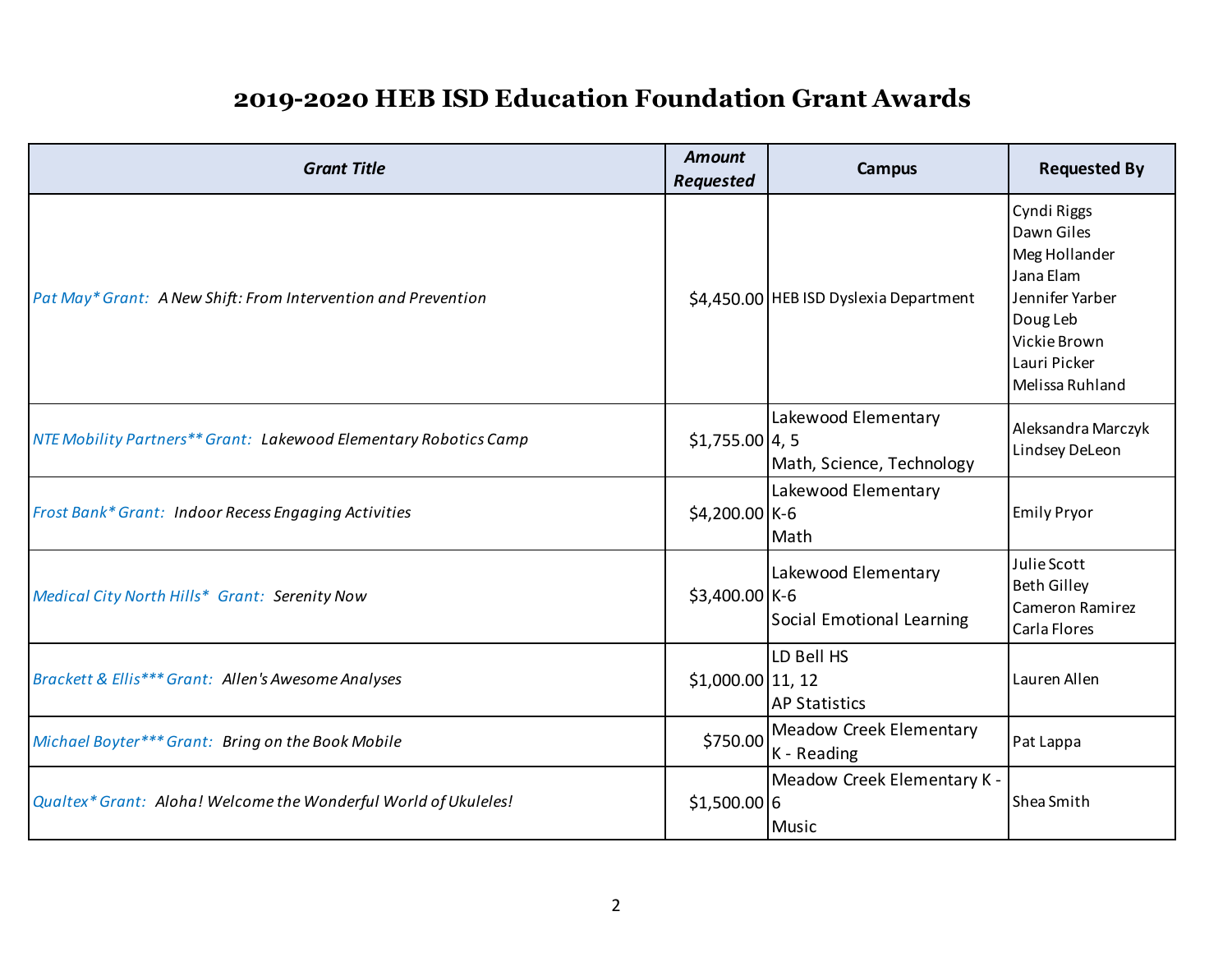| <b>Grant Title</b>                                                                                                               | <b>Amount</b><br><b>Requested</b> | Campus                                                       | <b>Requested By</b>                                     |
|----------------------------------------------------------------------------------------------------------------------------------|-----------------------------------|--------------------------------------------------------------|---------------------------------------------------------|
| City of Euless*** Grant: Break Out EDU                                                                                           | $$900.00$ 2-6                     | <b>Midway Park</b><br><b>Advanced Academics</b>              | Rachel Jeantet                                          |
| Linebarger, Goggin, Blair & Sampson, LLP <sup>***</sup> Grant: Little Ears Growing Minds<br>Listening to reading in Kindergarten | \$5,000.00 K                      | Midway Park Elementary<br>Reading                            | LaSchunda Hunter<br>& Kindergarten Team                 |
| Mason-Dallas*** Grant: Feeling beat? Ditch the seat! Let's be Flexible                                                           | $$1,000.00$ K                     | <b>River Trails Elementary</b><br>ELA, STEM                  | Teri Clifford                                           |
| Wynette & Jim Griffin** Grant: Music Movement in the Classroom                                                                   | \$875.00 K-6                      | Shady Oaks Elementary<br>Music                               | Angie Cirino                                            |
| Wynette & Jim Griffin** Grant: Building Lifelong Musicians                                                                       | \$721.00 K-6                      | Shady Oaks Elementary<br>Music                               | Angie Cirino                                            |
| Linda & Don Martin*** Grant: Where's the Bing, Bang, Boom in the Music Room!                                                     | \$4,000.00 K-6                    | South Euless Elementary<br><b>Music</b>                      | Jeff Brooks                                             |
| Steve & Tanga Chapman*** Grant: Growing in the Garden                                                                            | \$5,000.00 5th                    | Spring Garden Elementary<br>All Subjects                     | Kyle Kapellusch<br>Christina Rainwater<br>Kandi Stewart |
| Texas Health Resources HEB Hospital*** Grant: G.L.O.W.                                                                           |                                   | Stonegate Elementary<br>$$500.00$ 3, 4, 5, 6<br>After School | Samantha Noureddine                                     |